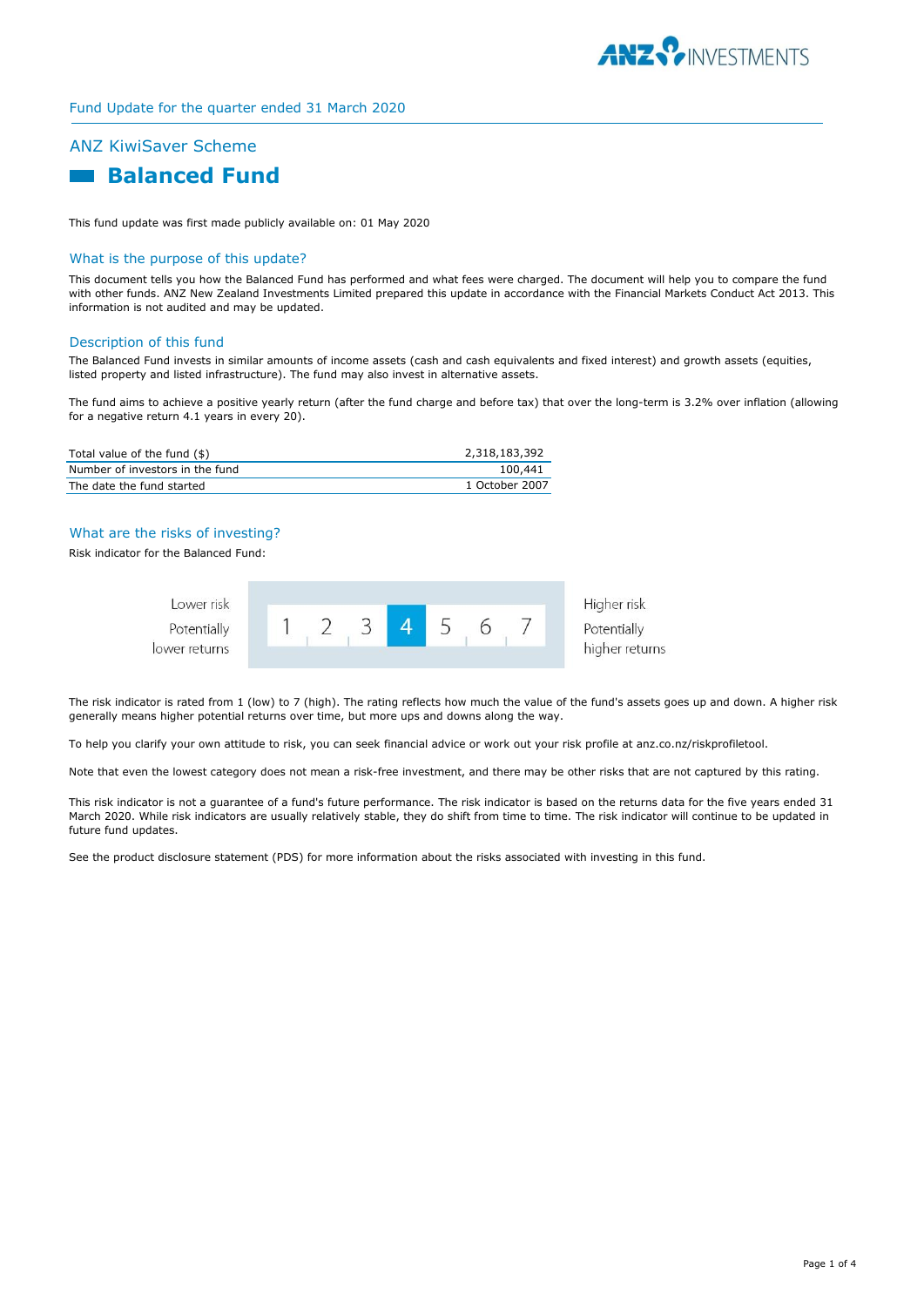## How has the fund performed?

|                                               | Average over past<br>five vears | Past vear |
|-----------------------------------------------|---------------------------------|-----------|
| Annual return                                 |                                 |           |
| (after deductions for charges and tax)        | 3.65%                           | -1.53%    |
| Annual return                                 |                                 |           |
| (after deductions for charges but before tax) | 4.42%                           | $-1.30\%$ |
| Market index annual return                    |                                 |           |
| (reflects no deduction for charges and tax)   | 5.18%                           | $-0.77%$  |

The market index annual return is calculated using the target investment mix and the indices of each asset class.

Additional information about the market index is available in the statement of investment policy and objectives on the offer register at www.disclose-register.companiesoffice.govt.nz.



## **Annual return graph**

This shows the return after fund charges and tax for each of the last 10 years ending 31 March. The last bar shows the average annual return for the last 10 years, up to 31 March 2020.

**Important:** This does not tell you how the fund will perform in the future.

Returns in this update are after tax at the highest prescribed investor rate (PIR) of tax for an individual New Zealand resident. Your tax may be lower.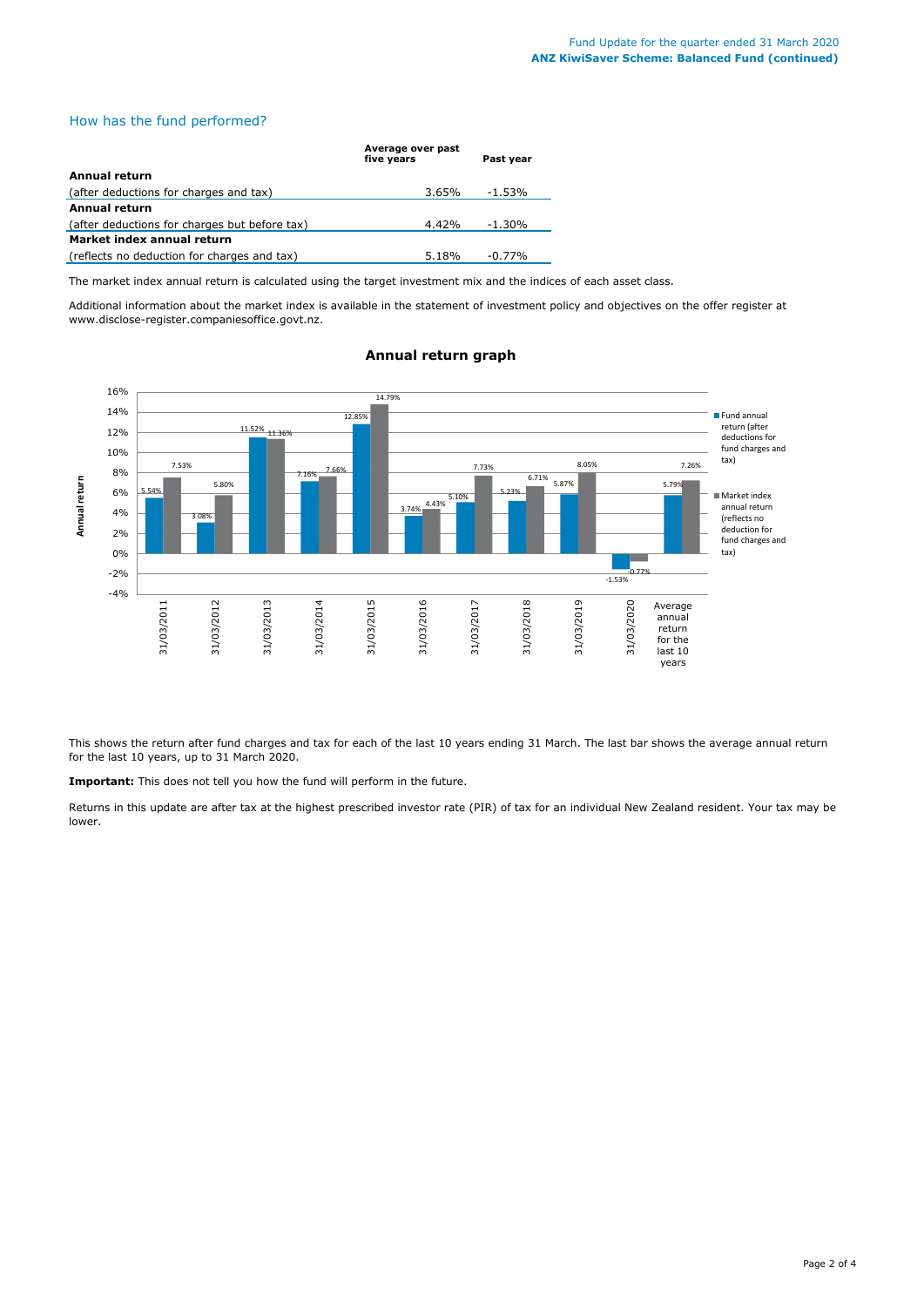#### What fees are investors charged?

Investors in the Balanced Fund are charged fund charges. In the year to 31 March 2019 these were:

|                                             | % of net asset value          |
|---------------------------------------------|-------------------------------|
| Total fund charges <sup>1</sup>             | 0.96%                         |
| Which are made up of:                       |                               |
| Total management and administration charges | 0.96%                         |
| Including:                                  |                               |
| Manager's basic fee                         | $0.90\%$                      |
| Other management and administration charges | $0.06\%$                      |
| <b>Total performance based fees</b>         | $0.00\%$                      |
|                                             | Dollar amount per<br>investor |
| <b>Other charges</b>                        |                               |
| Membership fee <sup>2*</sup>                |                               |

\* From 1 April 2019, the membership fee was removed for members under 18 years and reduced from \$24 to \$18 per year for all other members.

Investors are not currently charged individual action fees for specific actions or decisions (for example, for withdrawing from or switching funds). See the PDS for more information about Scheme fees.

Small differences in fees and charges can have a big impact on your investment over the long term.

## Example of how this applies to an investor

Sarah had \$10,000 in the fund at the start of the year and did not make any further contributions. At the end of the year, Sarah incurred a loss after fund charges were deducted of \$153 (that is -1.53% of her inital \$10,000). Sarah also paid \$24 in other charges. This gives Sarah a total loss after tax of \$177 for the year.

#### What does the fund invest in?

#### **Actual investment mix<sup>3</sup> Target investment mix<sup>3</sup>**

This shows the types of assets that the fund invests in. This shows the mix of assets that the fund generally intends to invest in.